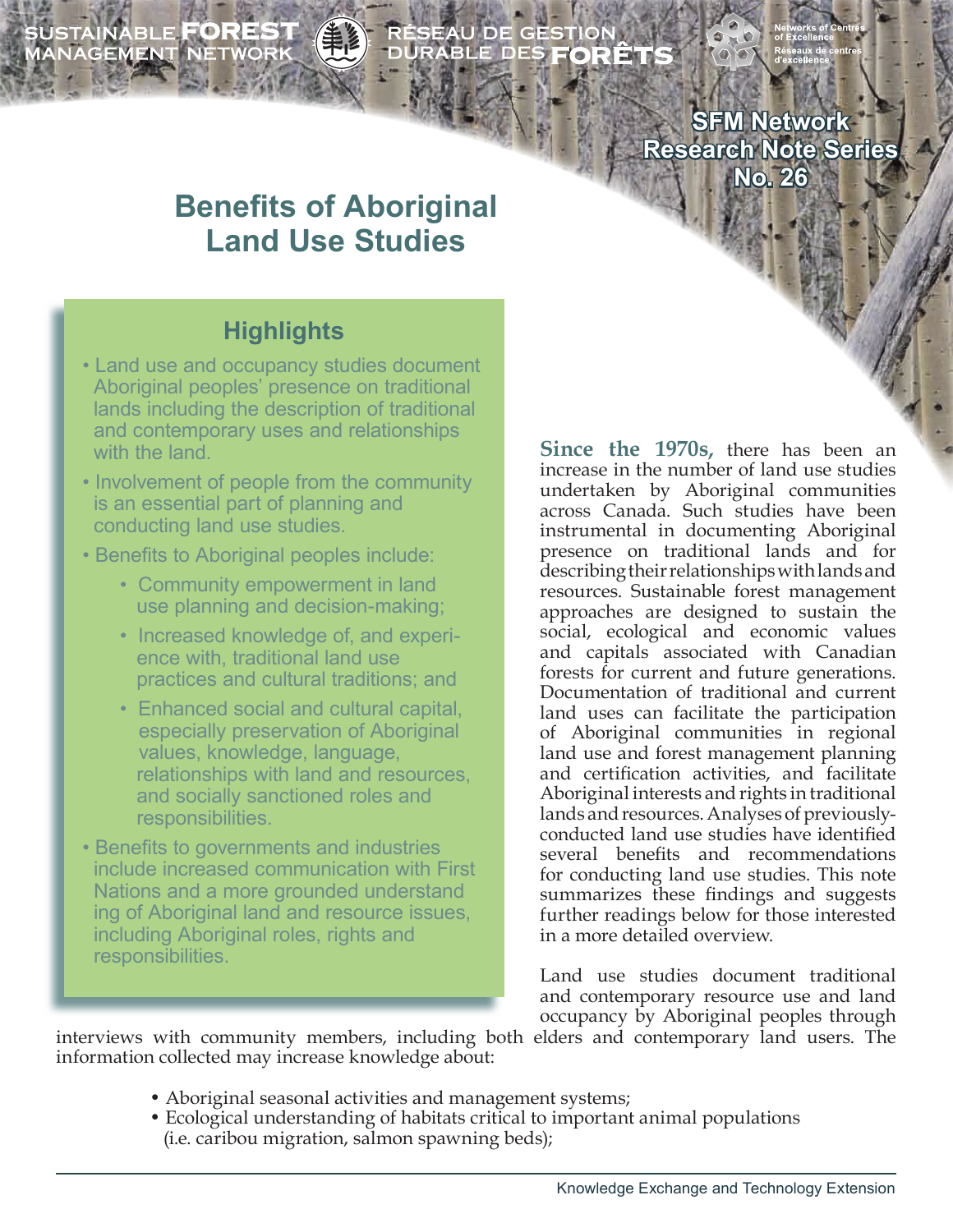- Cultural values and knowledge associated with land and resource uses;
- Location of animal and plant harvesting sites, burial grounds, spiritual or sacred sites, trade and travel routes, cabins, and graves;
- Aboriginal place names, stories, language, concepts, and management systems relating to lands and resources;
- Fluctuations in, and recovery of, valued resources as a result of natural and anthropogenic change in ecosystems;
- Contemporary resource use and the exercise of Aboriginal and treaty rights;
- Aboriginal roles and responsibilities in sustaining desired ecosystem relationships.

# **Legal and political requirement**

Governments and industry may undertake land use studies in order to meet legal or political requirements. For example, the forest planning process in Ontario requires that Aboriginal values mapping (i.e. Aboriginal Background Information Report) be conducted. Although a unique legal requirement in Canada, the process faces some challenges, including lack of consistent and adequate funding, and lack of Aboriginal involvement. Experience has shown that inclusion of Aboriginal peoples in the planning and execution of land use studies enhances the probability of successful outcomes, and promotes strengthened relationships between government, industry and First Nations.

### **Cultural documentation**

Aboriginal peoples and governments may conduct studies in support of land title or compensation claims, to predict the impacts of development, to influence development, and to develop appropriate land use and economic development plans. Many groups have also found land use studies useful for documenting elders' oral histories and narratives in order to ensure that knowledge is passed down to future generations. Properly executed and used, land use studies initiated by Aboriginal peoples have the potential to empower communities, while contributing to the human, social and cultural capital of their communities By documenting, assessing and prioritizing their land and resource uses, First Nations can support land planning initiatives affecting their future and be more involved in participatory planning processes within their communities and with government and industry.

### **Land use planning**

Today and through time, many forest dependent Aboriginal communities have faced the prospects of resource development and industrial activities on their traditional lands. Historically many First Nations peoples and communities have not benefited economically or socially from natural resource extraction. Additionally resource development and the associated infrastructural requirements have made it increasingly difficult to exercise Aboriginal and treaty rights (e.g., hunting, trapping, fishing, gathering etc.) due to the activities of oil, gas, mining and forestry companies.

Land use studies are often initiated by Aboriginal communities for two primary reasons. First, many Aboriginal peoples across Canada are interested in rebuilding and maintaining their culture. Documentation of historic land use and relationships with the land provides historic records, while assisting with knowledge transfer to other community members. Secondly, there is a greater interest in becoming more involved in land use planning and decision-making in order to sustain cultural values, social roles and responsibilities, to protect traditional lands and to benefit from resource development that occurs on these lands.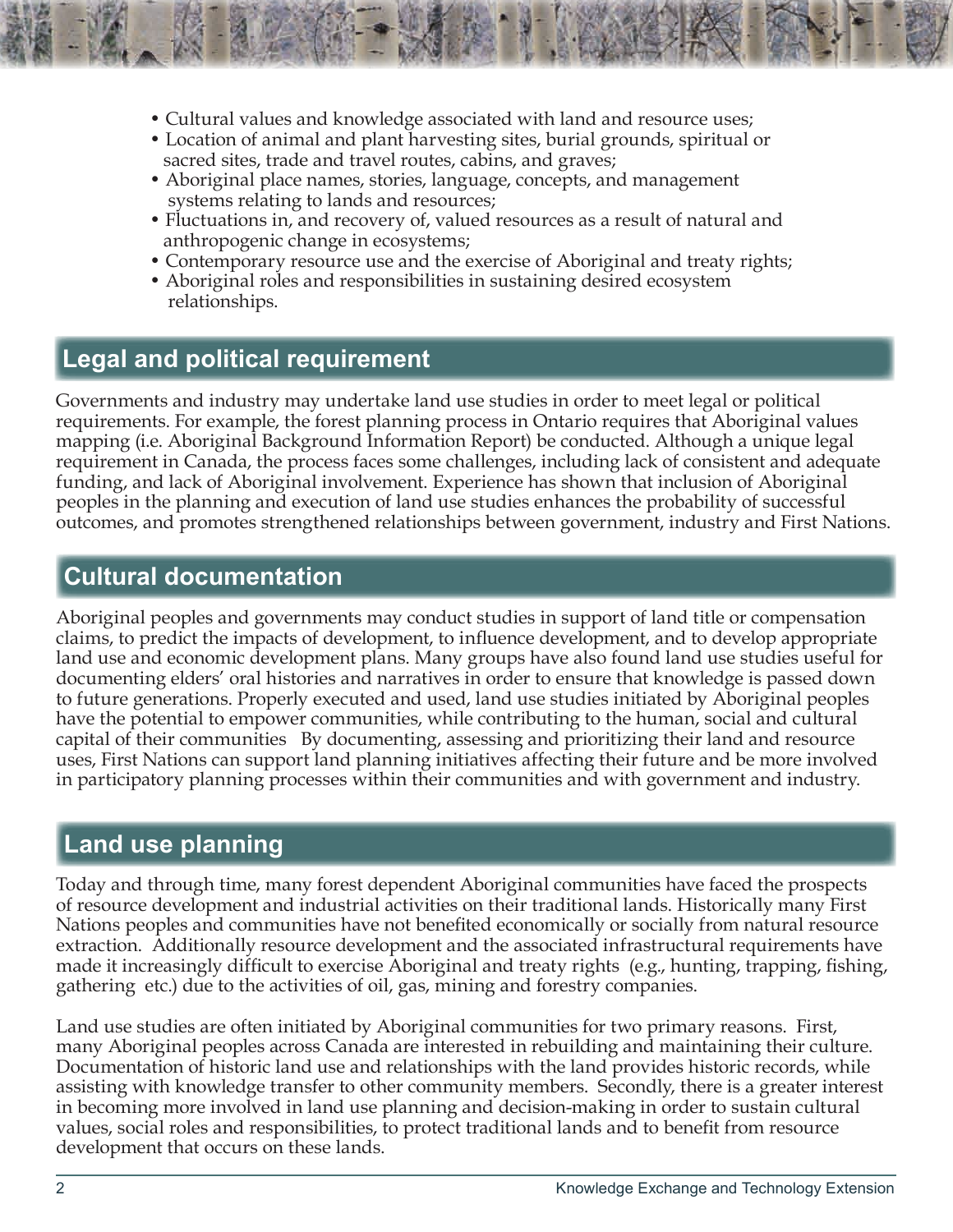# **Effects within the community**

#### *Maintenance of culture*

One goal of land use studies is to create a record of land use and occupancy that allows the community to maintain its culture through generations. Many Aboriginal peoples fear that their culture, typically passed down through personal oral histories and narratives, will be lost once elders are gone. Traditional land use studies can be useful as an educational tool in maintaining culture. Just as importantly, land use studies establish and reinforce Aboriginal claims, rights and responsibilities to land and resources, which are critical to sustaining cultural values and traditions.

Land use studies play an important role in teaching young people about traditional place names, language and ways of relating to lands and resources—an important aspect of sustaining cultural and biological diversity. For example, the results of a traditional use study conducted by the Dene Tha' in northern Alberta are currently being used in one of the community schools to teach children about the Dene Tha' culture. Research has shown that land use studies encourage greater communication and sharing of land use knowledge and values among local peoples, helping to sustain social capital and to restore and maintain the traditional culture.



Land use studies can encourage sharing of cultural information between generations. Here, elders Matthew Strang and Oliver Hill from the Pikangikum First Nation (Northwestern Ontario) discuss ways to incorporate indigenous values and knowledge in forest management. Reggie Peters, a community translator, translates between Anishinabe and English. Photo courtesy of I. Creed.

#### *Enhancement of traditional uses of land*

Enhancing traditional uses of the land is important to many First Nations for several reasons. First, it allows them to meet basic sustenance needs—primarily through supporting a "bush meat" economy which is nutritionally superior to store-bought foods in many communities. This allows them to be more self-sufficient, healthier, and be less reliant on government aid to support themselves and future generations. Moreover, productive activity on the land contributes to the physical, psychological and spiritual well-being of community members. Traditional and some contemporary land use activities also function to support social roles and responsibilities (social capital), while sustaining Aboriginal identity, cultural values and language. Lastly, they illustrate a presence on the land—something that is crucial in establishing land rights, title and compensation claims, and for demonstrating the effects of development on traditional livelihoods.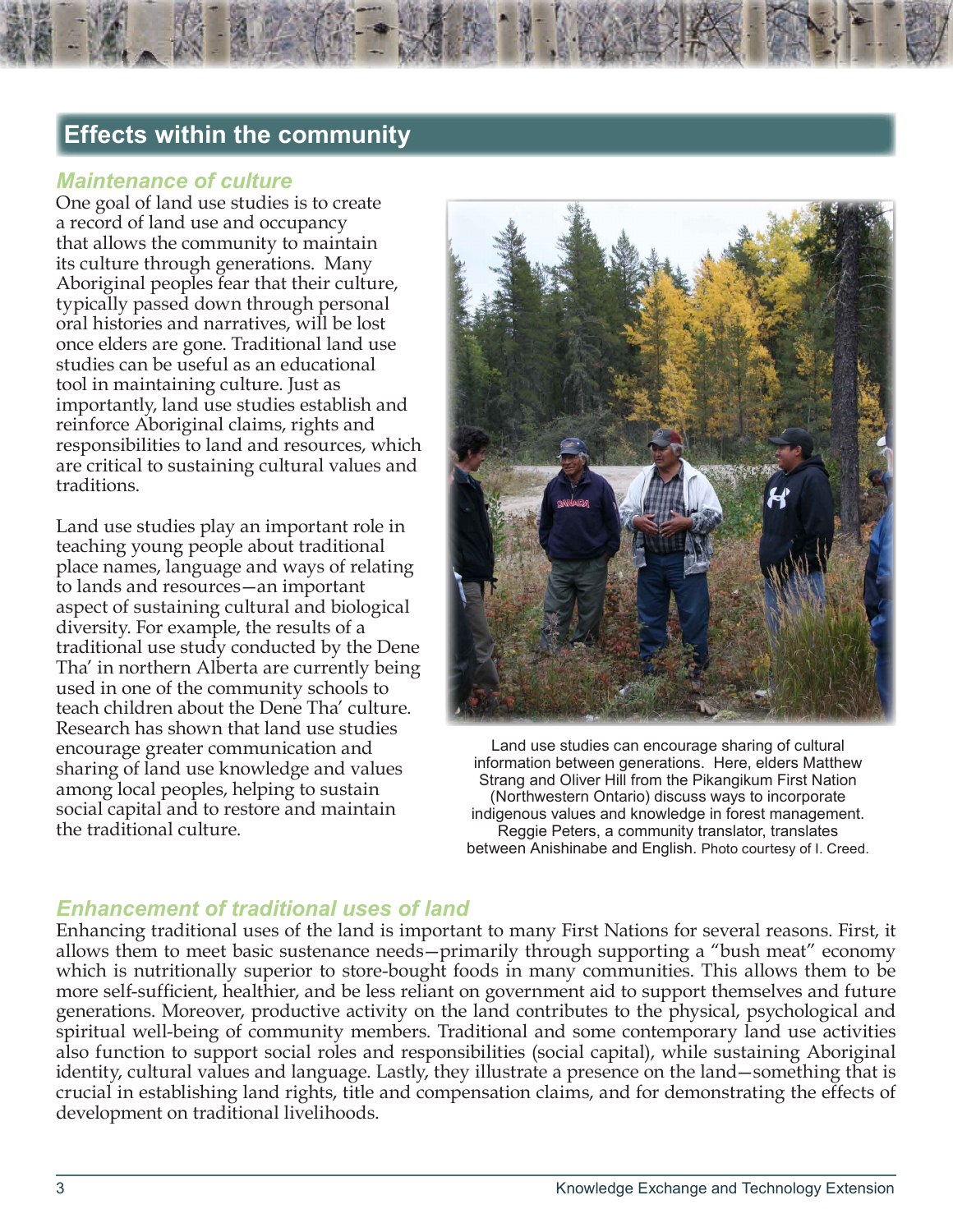Some Aboriginal peoples feel that the completion of land use studies actually encourages traditional usage of land. For instance, some interviewed participants of the Dene Tha' First Nation, claimed that "use of the land has increased, there is more moose meat and more wild meat." In the same study, it was believed by many participants that the use of the Dene Tha' land use study as a reference guide in summer camps for youth would continue to lead to greater awareness of and engagement in traditional land use activities.

#### *Identification of important sites*

Most Aboriginal communities see the identification and preservation of important places on the land including campsites, graves, ceremonial locations, spiritual and historical sites, plus hunting, trapping and gathering areas—as a key goal of land use studies. Many land use locations shift seasonally in space and may be scattered over large areas. All of these places are increasingly subject to disturbance or development through industrial activities including forestry, hydro, and oil/gas.

The identification of important places highlights Aboriginal presence on the land, while maintaining important knowledge and connections through the generations. There is a fundamental relationship between such places and Aboriginal peoples' well-being. It is critical, then, that these places—and the narratives that give them meaning and value—are known in order to preserve this all important connection. Land use studies do a good job of documenting land use and places, but study results are not static. Periodic updates are necessary as land use locations and activities change in time, space and scope.

#### *Training and employment*

Land use studies are most effective when driven by the Aboriginal community. This may provide various training and employment opportunities through the completion of the study itself, using the study results to plan and implement a sustainable future for the community, and through increased involvement of the Aboriginal community with government and industry representatives.

Increased engagement with industry and government may result in new training and employment opportunities for some in the community. Community awareness of new development projects may be enhanced through the consultation process for the traditional land use study resulting in greater community involvement in the planning process associated with development. This may result in additional benefits in terms of additional training and employment opportunities for community members or for opportunities for contracts for community-member owned companies.

### **Effects on relationships with others**

#### *Awareness and recognition of the Aboriginal rights, roles and responsibilities*

Land use studies can be an effective tool to sustain Aboriginal peoples, their culture and their relationships to the land and to each other. They provide a useful method of transferring knowledge to non-community members, industry and governments . Many Aboriginal peoples hope that land use studies can serve as a basis for recognition of their rights and responsibilities which, in turn, could result in real and meaningful participation in land and resource use management planning.

Forest management planning in many jurisdictions in Canada, as well as forest certification standards based on SFM principles, have incorporated criteria and indicators to ensure fair and effective involvement of Aboriginal and First Nation communities in planning processes. However, proponents of these land use studies emphasize the need for a political or legal framework that recognizes, supports and ensures Aboriginal rights and participation in management processes to further enhance the outcome of these studies and integrate processes across all resource sectors.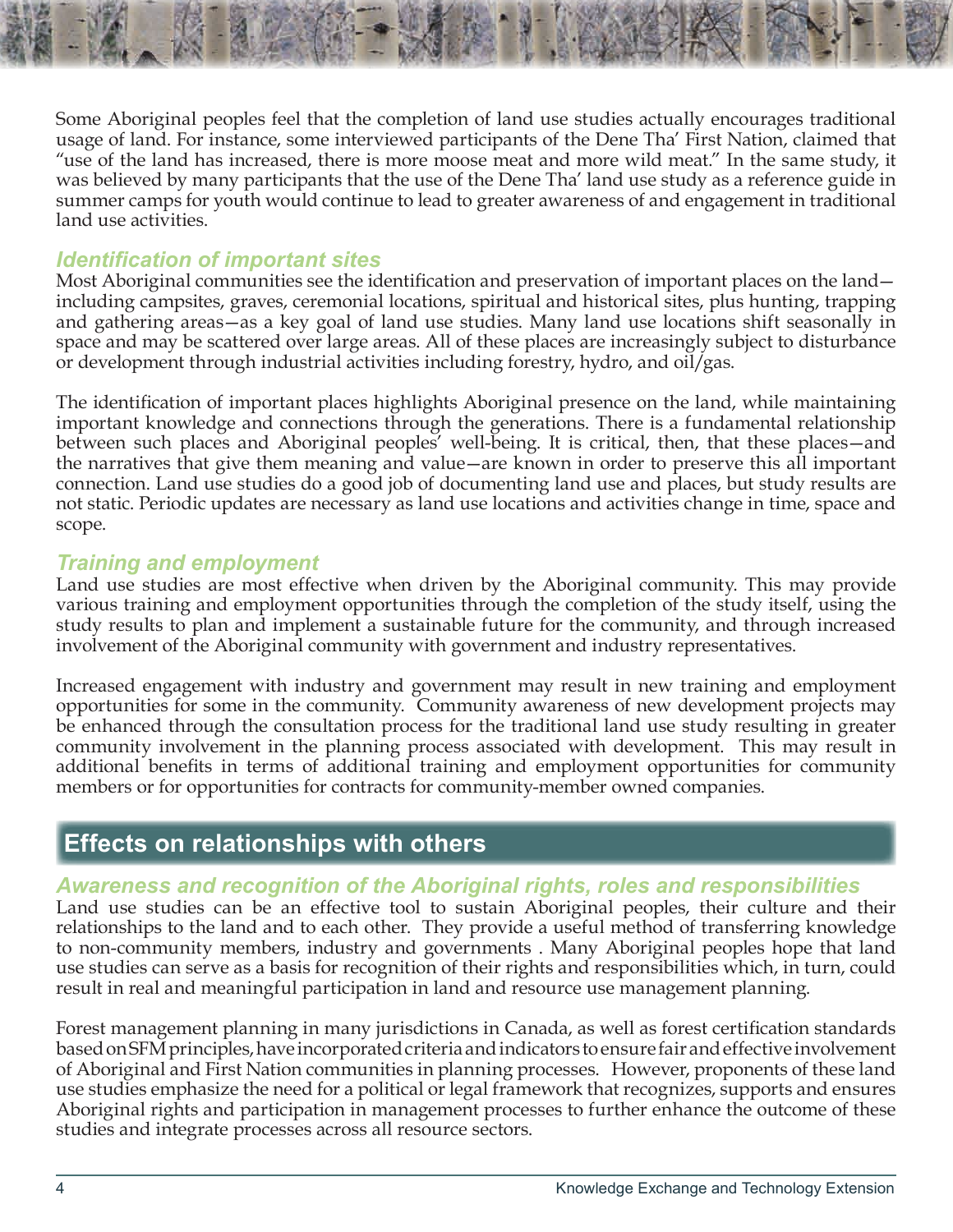#### <span id="page-4-0"></span>*Protection of traditional uses and cultural places*

Aboriginal land use studies can promote the protection of specific traditional places and cultural uses within an area, as well as larger land bases, by providing information to provincial or regional planning processes on traditional and contemporary use, and creating a greater awareness of the positive and negative effects of resource development on their communities. However, research and experience has demonstrated there are many issues related to protected area status (including regulatory and institutional challenges) therefore making it more difficult to successfully protect larger areas used for hunting, trapping, and gathering. Again, there is a need to recognize that land use studies are living documents which should be continually updated and utilized to actively promote the transfer and application of study results in participatory planning processes that may arise.

#### *Communication with government and industry*

Improved communication between Aboriginal communities and industrial and government sectors have been noted following traditional land use studies. Resulting consultation processes are generally

more robust and lead to enhanced opportunities for two-way sharing of information. Such dialogue may result in an increased role for the Aboriginal community in terms of involvement in resource planning as well as an increased recognition of their rights, concerns and need to be involved in resource development activities on their traditional lands. Although land use planning exercises have been found to be beneficial to many communities, concerns still persist for many Aboriginal peoples regarding use of these study results by government and industry due to proprietary information, compensation, misconceptions and resource access issues.

### **Management Recommendations**

- 1. Land use studies should be viewed as ongoing processes. It is impossible to document all relevant information in one study and, equally important, land use changes over time and space. These studies should not be viewed as static reports of an "ancient" time, but, rather, "traditional" should be viewed as something that remains very much a part of the contemporary culture. In this regard, land use studies should be periodically updated by the community (e.g., every five years or so).
- 2. Land use studies should be participatory in nature. The benefits of a community-based approach are evident in terms of benefits or positive impacts on Aboriginal communities. When land use studies are conducted with community approval and active participation, the results are more likely to benefit the community, particularly when used for planning and community development.
- 3. Land use studies should be conducted as part of a meaningful planning process within existing political or legal frameworks.

 Land use studies are not meant to be stand-alone documents or solely "tools" for industry and government to use when planning for resource development. They are designed to contribute to meaningful processes with the people whose history, activities and knowledge they document. Land use studies can be used by Aboriginal peoples as a way of assessing the effects of development on their land and of participating meaningfully in subsequent land use planning activities and developments.